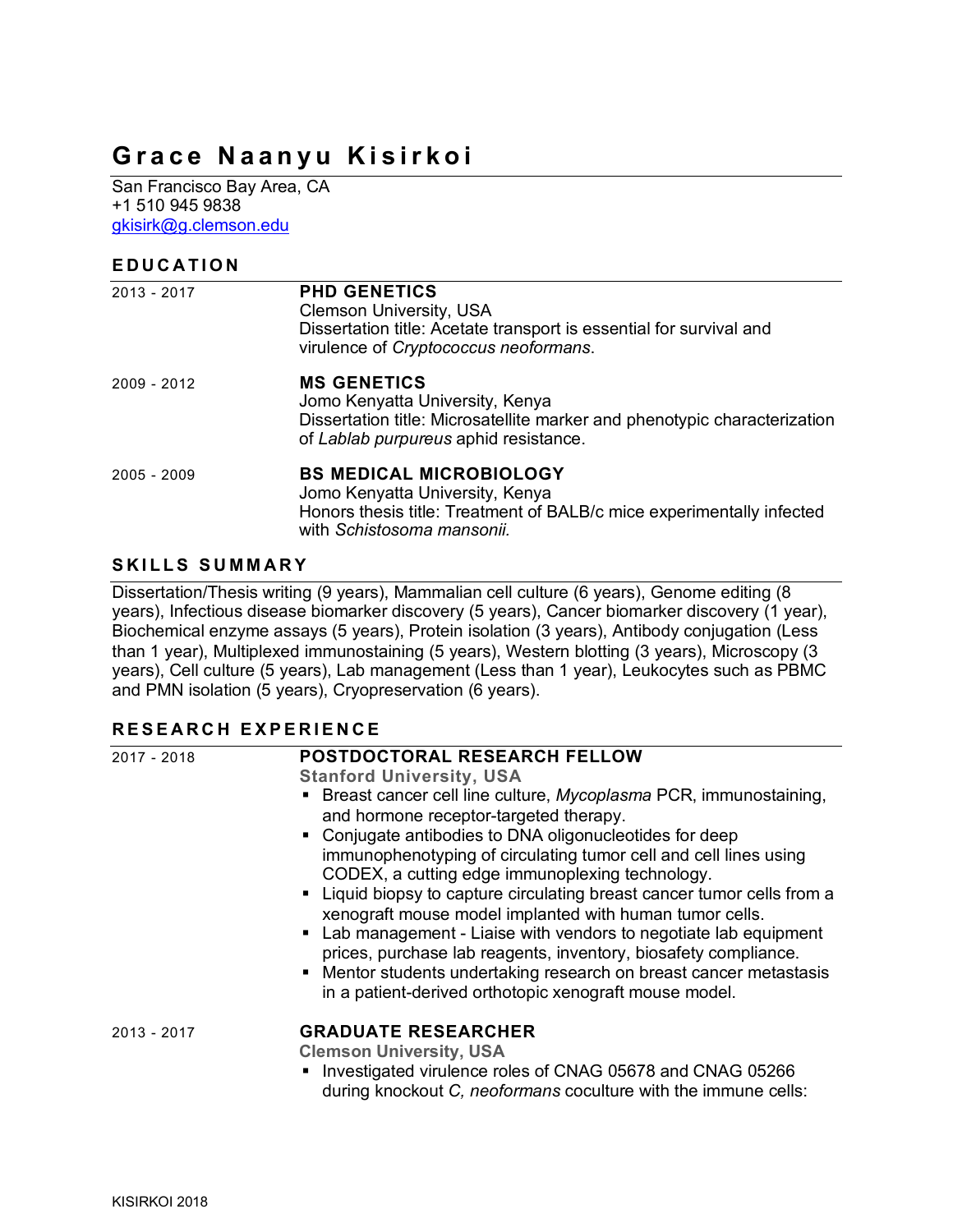mouse macrophage- J774 cell line, mouse bone marrow derived macrophages, human neutrophils, and human peripheral blood mononuclear cells, and during virulence factor induction.

- § Investigated pathogenic significance of CNAG 05678 and CNAG 05266 in *C. neoformans*-infected C57BL/6 mice and *Galleria mellonella* larvae.
- Determined regulation and significance of *Cryptococcus neoformans* acetate metabolism by qPCR, western blotting, gas chromatography and hydroxamate assay-based detection of acetate, radiolabeled acetate uptake assays and fluorescent tagging of acetate transporters visualized through fluorescent and light microscopy.
- § Characterized adaptational significance of 2 *Cryptococcus neoformans* acetate transporters (CNAG 05678 and CNAG 05266) by subjecting the yeast's deletion knockouts to environmental stressors such as carbon sources, minerals, temperature, antifungals and pH following cell counts using flow cytometry and cell counter.
- § Investigated significance of CNAG 05678 and CNAG 05266 in acetate export during growth of gene knockouts on glucose by measuring acetate recovered from culture supernatant using enzyme (*Methanosarcina thermophila* Acetate Kinase) assays, radiolabeled <sup>14</sup>C acetate, gas chromatography-flame ionization detection.
- Performed cloning and mating experiments to insert a molecular fluorescent tag and complement knockouts for phenotype analysis and confirmation.
- Periodically presented findings to dissertation committee and annual professional workshops while writing up analyzed results for publication. During professional workshops, I forged relationships that became long-term collaborations to extend our lab's *in vivo*  research capabilities.
- Participated in professional development courses: analytical techniques- GC/MS, GC/FID, LC/MS, MS/MS, molecular mycologyapplications in animal research models, cell biological analysis of native and recombinant genes, cloning best practices, cell growth principles.
- Trained undergraduate Genetics and Biochemistry majors on best molecular mycology practices in growing *C. neoformans* and characterizing roles of their acetate transporters.

| 2012 - 2013       | <b>RESEARCH TECHNICIAN</b><br><b>Clemson University, USA</b><br>• Genomic DNA isolation of C. neoformans xylulose 5-<br>phosphate/fructose 6-phosphate phosphoketolase and E. coli<br>plasmid purification for cloning into an expression vector. |  |
|-------------------|---------------------------------------------------------------------------------------------------------------------------------------------------------------------------------------------------------------------------------------------------|--|
| 05.2005 - 07.2008 | <b>HONORS RESEARCH INTERN</b><br><b>SUPERVISOR - DR. DORCAS YOLE</b><br><b>Institute of Primate Research, Kenya</b>                                                                                                                               |  |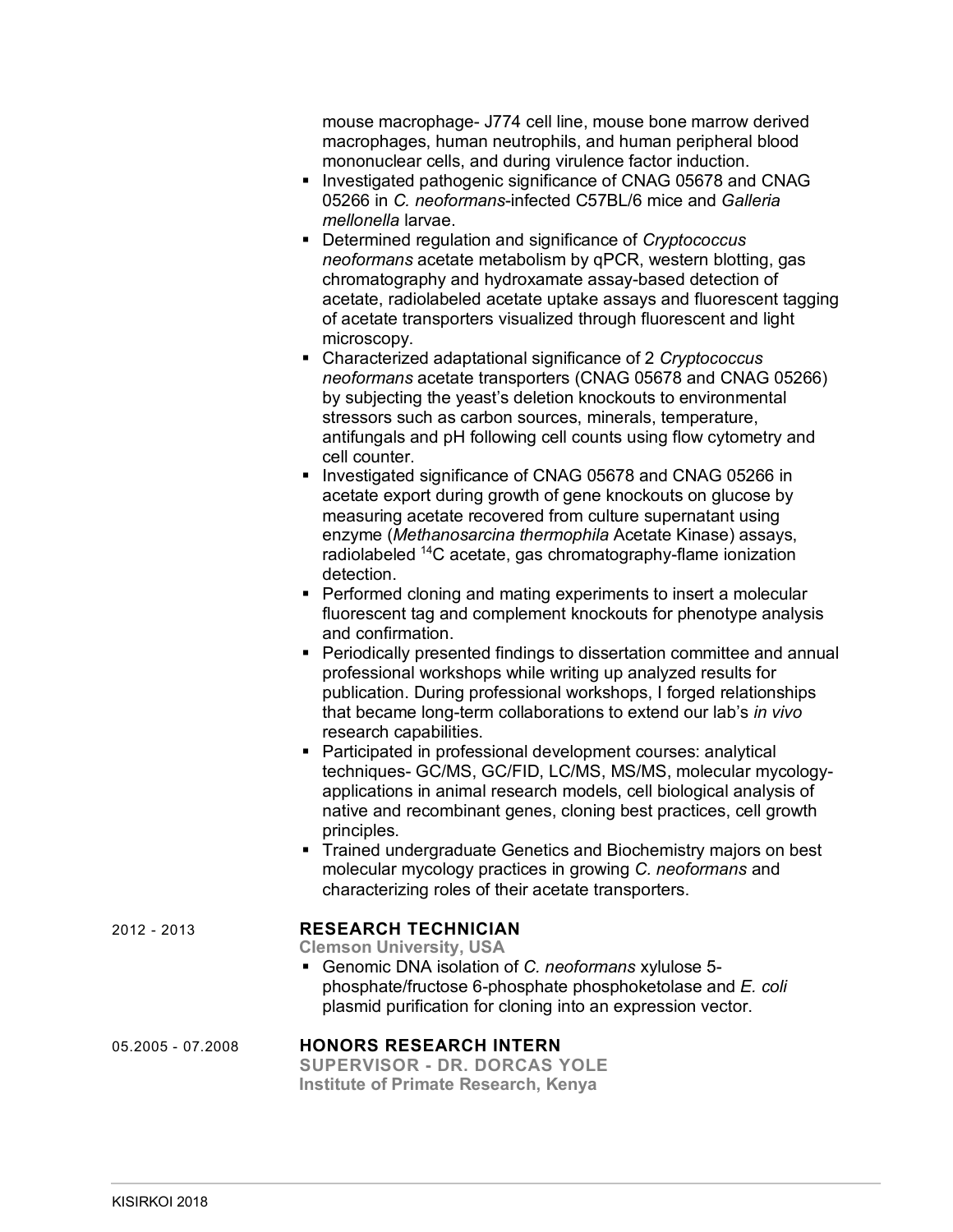- § Processed eggs isolated from stool samples of *Papio anubis* baboon reservoir of *Schistosoma mansonii*, infected *Biomphalaria*  snails with eggs, isolated cercaria from infected snails to infect BALB/c mice, treated infected mice with varying doses of praziquantel and monitored response, sacrificed moribund mice and analyzed tissues for granuloma, schistosomes and adhesions.
- § Trained incoming interns.

### **TEACHING E XPERIENCE**

| 2014 - 2016            | <b>TEACHING ASSISTANT</b><br><b>Clemson University, USA</b><br>Population Genetics Lab-guided 40 third and fourth year<br>undergraduate genetics majors in analysis of population-wide allele<br>frequencies from select study systems using bioinformatics tools.<br>Set and graded weekly quizzes and lab reports.<br>• Fundamental Genetics Lab- guided 57 sophomores, juniors and<br>seniors in performing genomic and plasmid DNA purification for<br>prokaryotic and eukaryotic cloning, gene mapping, subsequent<br>phenotypic analysis, and lab report writing. Set and graded weekly<br>quizzes and lab reports. |
|------------------------|---------------------------------------------------------------------------------------------------------------------------------------------------------------------------------------------------------------------------------------------------------------------------------------------------------------------------------------------------------------------------------------------------------------------------------------------------------------------------------------------------------------------------------------------------------------------------------------------------------------------------|
| 08.2010 - 09.2012      | <b>TEACHING ASSISTANT</b><br>Jomo Kenyatta University, Kenya<br>Kenya Medical Research Institute, Human Papilloma Virus Lab<br>Prepared teaching and examination material, lectured and graded<br>40 freshmen and sophomores taking Cell Biology and Introduction<br>to Genetics.<br>Guided 10 MS Tropical Medicine and Infectious Diseases students<br>$\blacksquare$<br>through Virology labs entailing human genomic DNA isolation from<br>cervical swabs and blood using PCR and southern blot<br>characterization of Human Papilloma Virus genotypes.                                                                |
| <b>TEACHING AWARDS</b> |                                                                                                                                                                                                                                                                                                                                                                                                                                                                                                                                                                                                                           |
| 02.2017<br>05.2015     | -Outstanding Teaching Assistant Nominee<br>-Outstanding Teaching Assistant, \$500                                                                                                                                                                                                                                                                                                                                                                                                                                                                                                                                         |
| AMADDE AND CDANTE      |                                                                                                                                                                                                                                                                                                                                                                                                                                                                                                                                                                                                                           |

#### **AWARDS AND GRANTS**

| 07.2016 | -Wade Stackhouse Fellowship, \$10,000                            |
|---------|------------------------------------------------------------------|
| 06.2016 | -Award of Excellence in in vivo Research and Animal Handling,    |
|         | Molecular Mycology Course, MBL, Woods Hole                       |
| 06.2016 | -Molecular Mycology Course Grant, MBL Woods Hole, \$3,004        |
| 04.2016 | -Professional Enrichment Grant, Mouse Model and Human            |
|         | Phagocytes Experiments Aid, \$750                                |
| 04.2016 | -Professional Enrichment Grant, Molecular Mycology Course Travel |
|         | Grant, \$750                                                     |
| 07.2015 | -Wade Stackhouse Fellowship, \$10,000                            |
| 01.2015 | -American Society for Cell Biology                               |
|         | Share your Science Video Contest 3rd winner, \$100               |
|         |                                                                  |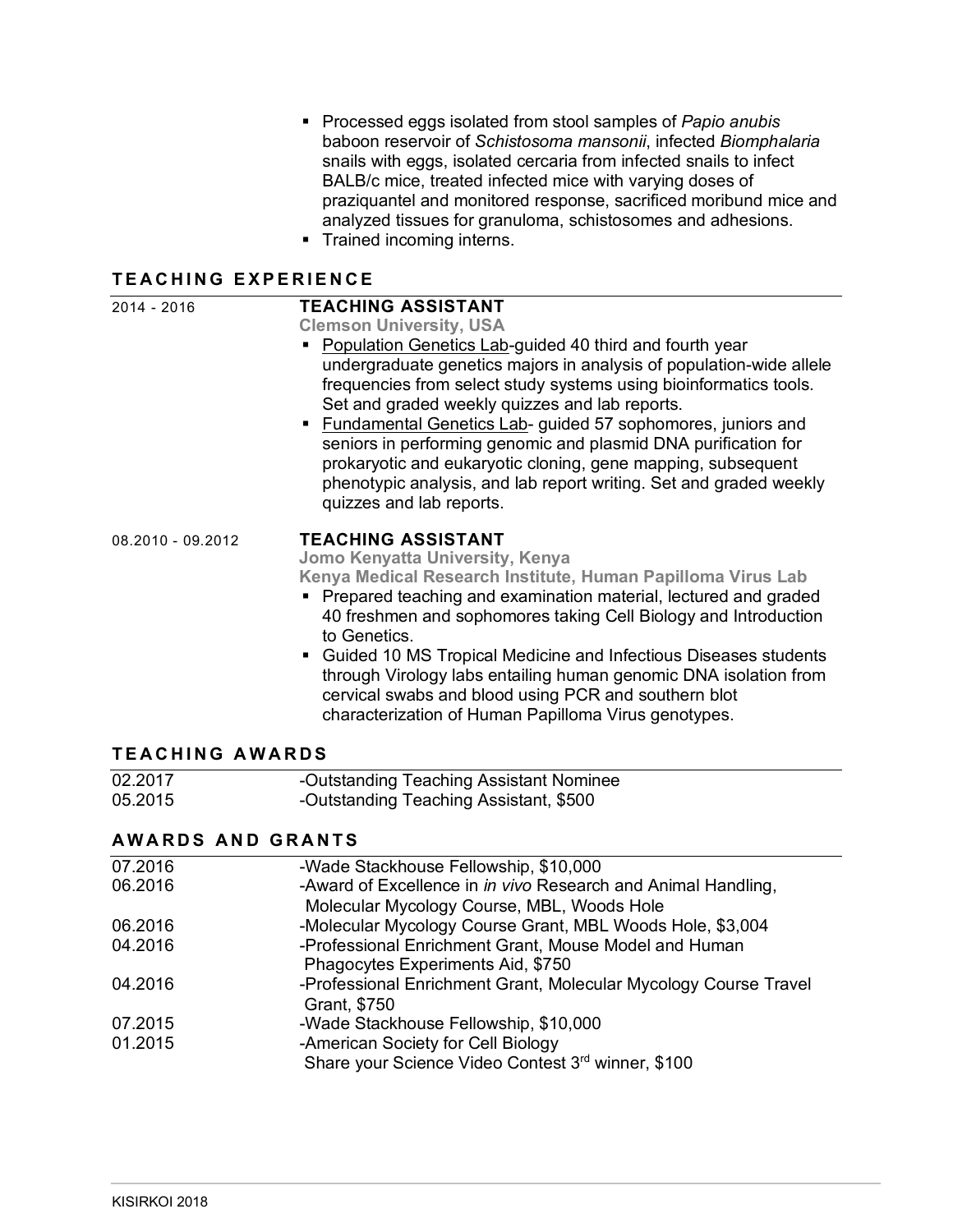### **PUBLICATIONS**

| 02.2018 | Kisirkoi G., 2018. Utilizing gas chromatography-flame ionization<br>detection to measure extracellular acetate produced by Cryptococcus<br>neoformans in media during growth. Submitted.                   |
|---------|------------------------------------------------------------------------------------------------------------------------------------------------------------------------------------------------------------|
| 04.2017 | <b>Kisirkoi G., Yijian Q., Luckie B., and Smith K. 2017. The acetate</b><br>transporters, Ady2 and Ato2 contribute to metabolic adaptation of<br>Cryptococcus neoformans. In preparation.                  |
|         | Kisirkoi G., Yijian Q., Luckie B., Specht Charlie, Levitz Stuart, and<br>Smith K. 2017. The acetate transporters, Ady2 and Ato2 are essential<br>for virulence of Cryptococcus neoformans. In preparation. |
| 07.2012 | Monograph: Kisirkoi G., 2012. Efficacy of praziquantel, the<br>antischistosomal drug, Lambert Academic Publishing, Germany.                                                                                |
| 05.2012 | Book Chapter: Ngware E. and Kisirkoi G. 2012. Management of insect<br>pests of Lablab purpureus, Dolichos Project, Kenya.                                                                                  |
| 05.2012 | Book Chapter: Kisirkoi G. 2012. Microsatellite (SSR) marker<br>characterization of Lablab purpureus, Dolichos Project, Kenya<br>Dolichos Project, Kenya.                                                   |

## **CONFERENCES**

| 10.2017 - 11.2017 | <b>Course Participation and Facilitating: STEM Teaching</b><br>Course to obtain best practices in teaching and learning in the<br>STEM field both as a novice and an expert, Stanford University,<br>California, USA.                                                                                |
|-------------------|------------------------------------------------------------------------------------------------------------------------------------------------------------------------------------------------------------------------------------------------------------------------------------------------------|
| 10.2017 - 11.2017 | Course Participation: Grant Writing Academy bootcamp to gain<br>skills of the peer-review process and grant writing for major<br>government funding sources, Stanford University, California, USA.                                                                                                   |
| 10.2016           | Poster: 4 <sup>th</sup> Annual Cell Biology of Eukaryotic Pathogens<br>Symposium, Clemson University, South Carolina, USA.<br>Kisirkoi G., Yijian Q., Luckie B., and Smith K. 2016. Regulation of the<br>acetate transporters, Ady2 and Ato2 for metabolic adaptation of<br>Cryptococcus neoformans. |
| 06.2016           | Poster:20 <sup>th</sup> Annual Symposium of Molecular Mycology Course, Marine<br>Biological Laboratories, Massachusetts, USA.<br>Kisirkoi G., Yijian Q., Luckie B., and Smith K. 2016. The acetate<br>transporters, Ady2 and Ato2 are essential for virulence of Cryptococcus<br>neoformans.         |
| 10.2015           | Talk: 3 <sup>rd</sup> Annual Cell Biology of Eukaryotic Pathogens Symposium,<br>Clemson University, South Carolina, USA.<br>Kisirkoi G., and Smith K. 2015. Ady2 and Ato2 are required for<br>Cryptococcus neoformans killing by human phagocytes.                                                   |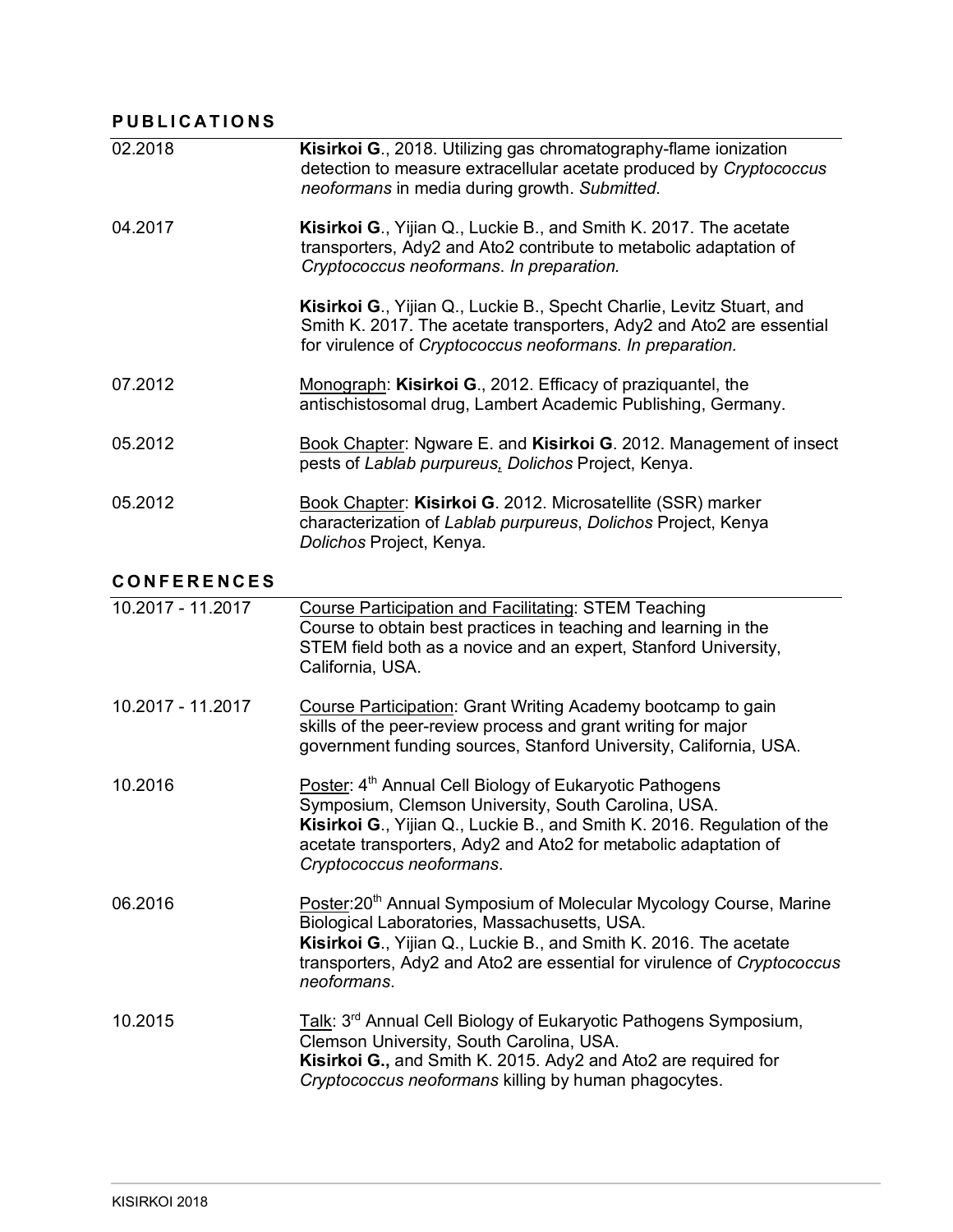| 07.2017 - present | Science Communication - Active learning techniques for teaching in                                                                                                                                                                                                                                     |
|-------------------|--------------------------------------------------------------------------------------------------------------------------------------------------------------------------------------------------------------------------------------------------------------------------------------------------------|
| EXTRACURRICULAR   |                                                                                                                                                                                                                                                                                                        |
| 12.2008           | Talk: 4 <sup>th</sup> Jomo Kenyatta University of Agriculture and Technology<br>Scientific Research Conference, Nairobi, Kenya.<br>Kisirkoi G., 2012. Efficacy of the antischistosomal drug, praziquantel<br>in BALB/c mice experimentally infected with Schistosoma mansonii.                         |
| 03.2009           | Attending: Conference on Effective Project Planning and<br>Evaluation for Biomedical Research, National Museums of Kenya.                                                                                                                                                                              |
| 03.2010           | Attending: Africa Biological Safety Association Biosafety,<br>Biosecurity and Bioethics Conference, Nairobi, Kenya.                                                                                                                                                                                    |
| 10.2013           | Poster: 1 <sup>st</sup> Annual Cell Biology of Eukaryotic Pathogens<br>Symposium, Clemson University, South Carolina, USA.<br>Kisirkoi G., and Smith K. 2014. Cryptococcus neoformans requires<br>acetate transporters during growth on alternative carbon sources.                                    |
| 04.2014           | Talk: Meeting of Southeastern Society of Parasitologists,<br>Athens Georgia.<br>Kisirkoi G., and Smith K. 2014. Investigating the metabolic roles of<br>acetate uptake during growth of Cryptococcus neoformans.                                                                                       |
| 10.2014           | Poster: 2 <sup>nd</sup> Annual Cell Biology of Eukaryotic Pathogens<br>Symposium, Clemson University, South Carolina, USA.<br>Kisirkoi G., and Smith K. 2014. The roles of acetate transport during<br>growth of Cryptococcus neoformans.                                                              |
| 04.2015           | Talk: 25 <sup>th</sup> Annual Molecular Biology/Vector Biology Symposium<br>University of Georgia, Georgia, USA.<br>Kisirkoi G., and Smith K. 2015. Cryptococcus neoformans requires the<br>acetate transporter, Ady2 for acetate uptake.                                                              |
| 09.2015           | Poster: Microbial Pathogenesis and Host Response Meeting<br>Cold Spring Harbor Laboratories, New York, USA.<br>Kisirkoi G., and Smith K. 2015. The acetate transporters, Ady2 and<br>Ato2 are required for <i>Cryptococcus</i> neoformans virulence in the<br>invertebrate model, Galleria mellonella. |

| $07.2017 - present$ | Science Communication - Active learning techniques for teaching in<br>STEM, script-writing for Goggles Optional podcast, blogging on how<br>cancers spread, assisting with video commentary on Stanford<br>University's anniversary to commemorate the first successful heart<br>transplant. |
|---------------------|----------------------------------------------------------------------------------------------------------------------------------------------------------------------------------------------------------------------------------------------------------------------------------------------|
| $2015$ - present    | Volunteer: Hospice and Perpetual Care-Occasionally provide<br>companionship and run errands for seniors in need of perpetual care.<br>Visited hospice (cancer) care patients and volunteered for Make a<br>Wish Foundation children appreciation balls.                                      |
| 2012 - Present      | Writer: Engaged social media platforms (blog posts, Facebook and                                                                                                                                                                                                                             |